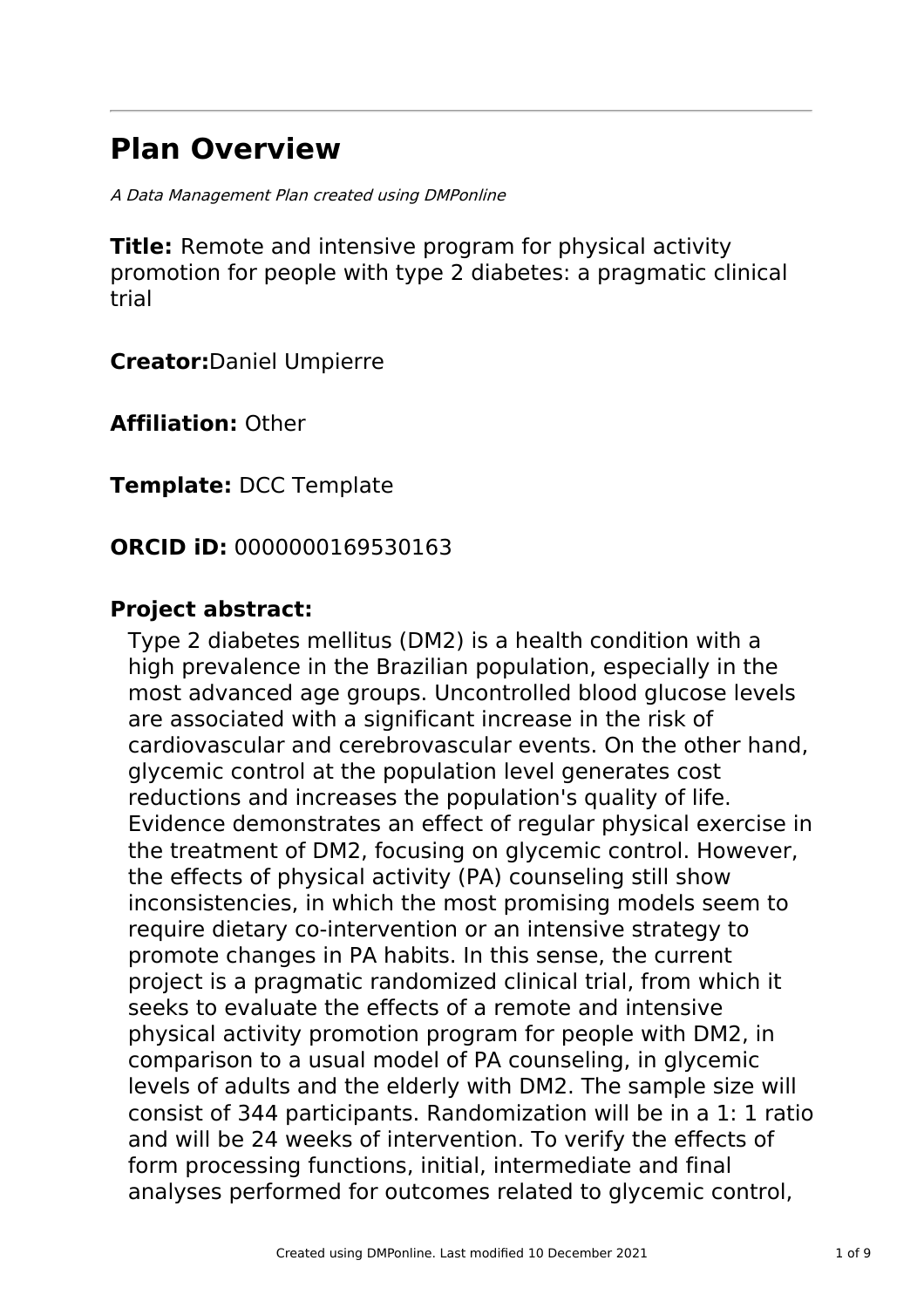functional capacity, self-care, quality of life, and adverse events will be analyzed. Our hypothesis, the sample calculation, and the statistical analysis plan are based on the expectation of superiority of the intensive PA program compared to the usual model group, especially for glycemic levels, functional capacity, and quality of life. A multidisciplinary team will conduct this research project following ethical aspects and methodological protocols recommended in clinical trials. This randomized study is expected to produce evidence of high scientific merit and worldwide repercussion, with information relevant to health professionals, managers, and the elderly population. Finally, the project will provide evidence with potential applicability in the Unified Health System and other health prevention/treatment programs.

**ID:** 82555

**Start date:** 01-09-2021

**End date:** 28-01-2027

**Last modified:** 10-12-2021

# **Copyright information:**

The above plan creator(s) have agreed that others may use as much of the text of this plan as they would like in their own plans, and customise it as necessary. You do not need to credit the creator(s) as the source of the language used, but using any of the plan's text does not imply that the creator(s) endorse, or have any relationship to, your project or proposal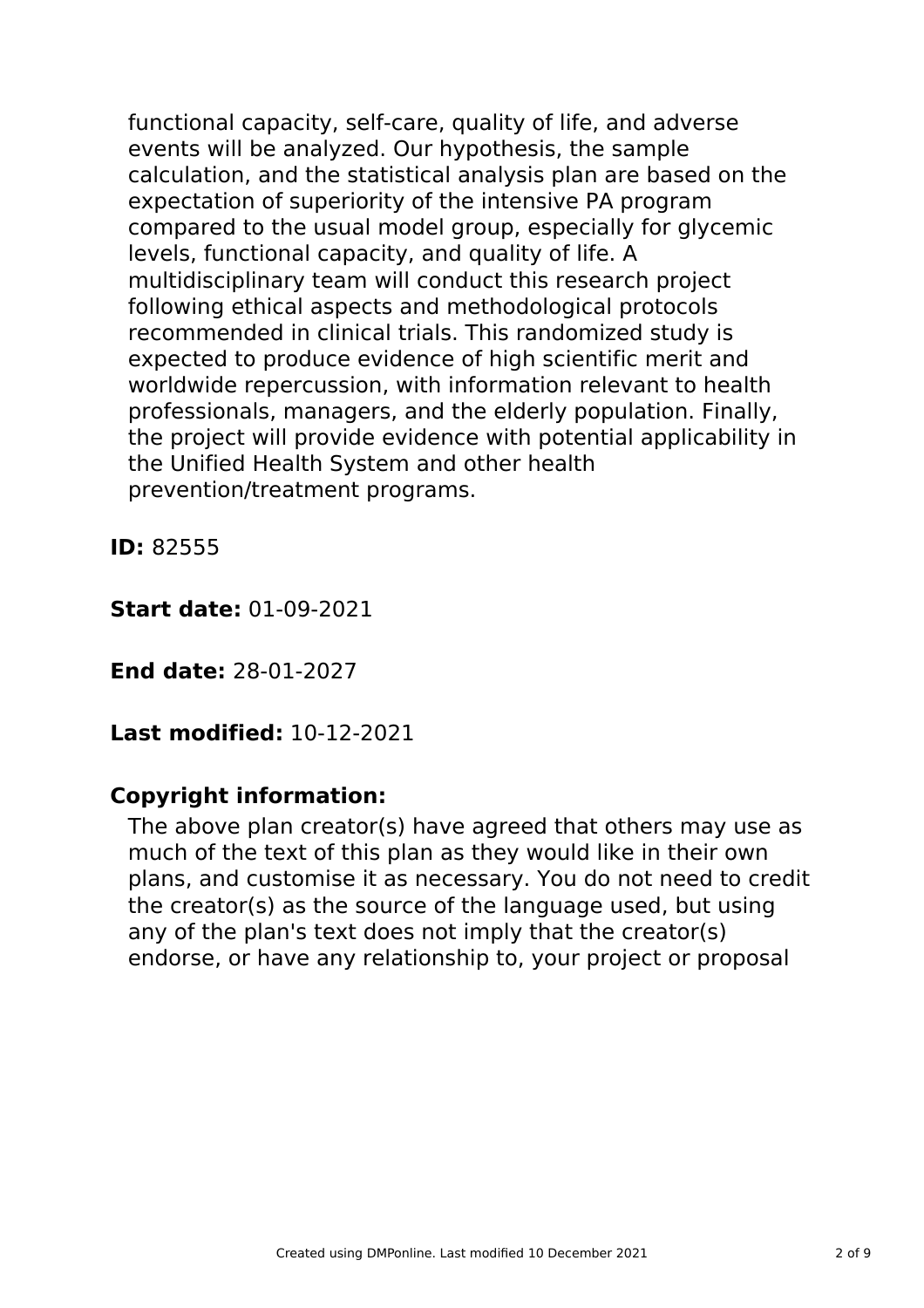# **Remote and intensive program for physical activity promotion for people with type 2 diabetes: a pragmatic clinical trial**

# **Data Collection**

#### **What data will you collect or create?**

#### **1. Trial and intervention performance**

1.1 Recruitment rates

#### **2. Individual health-related data**

- 2.1 Glycated Hemoglobin
- 2.2 Physical activity
- 2.3 Sedentary Behavior
- 2.4 Medication changes
- 2.5 Quality of life
- 2.6 Fasting Glucose
- 2.7 Total cholesterol
- 2.8 LDL cholesterol
- 2.9 HDL cholesterol
- 2.10 Triglycerides
- 2.11 Creatinine
- 2.12 Albumin
- 2.13 DM2 Self Management
- 2.14 10g monofilament test
- 2.15 Functional capacity
- 2.16 Anthropometry
- 2.17 Adverse events
- 2.18 Health Research Questionnaire

#### **3. Trial materials**

3.1 Educational Videos about physical activity, diet, and drug treatment (audiovisual data; PNG and JPEG files)

3.2 Educational content (text data; TXT and HTML files)

Considering all these data, we expect to generate a large volume of them, in Giga Bytes (GB), especially because of the video materials. No existing data will be reused. All the collected data will be uploaded to the Red Cap platform and also backed up in Google Documents, password protected. After the completion of the study and after the first article being published, analysis datasets and processed variables will be de-identified and shared in the Zenodo.org plataform. All relevant data will be saved and kept throughout the entire study and beyond (all the allowed time from the platform).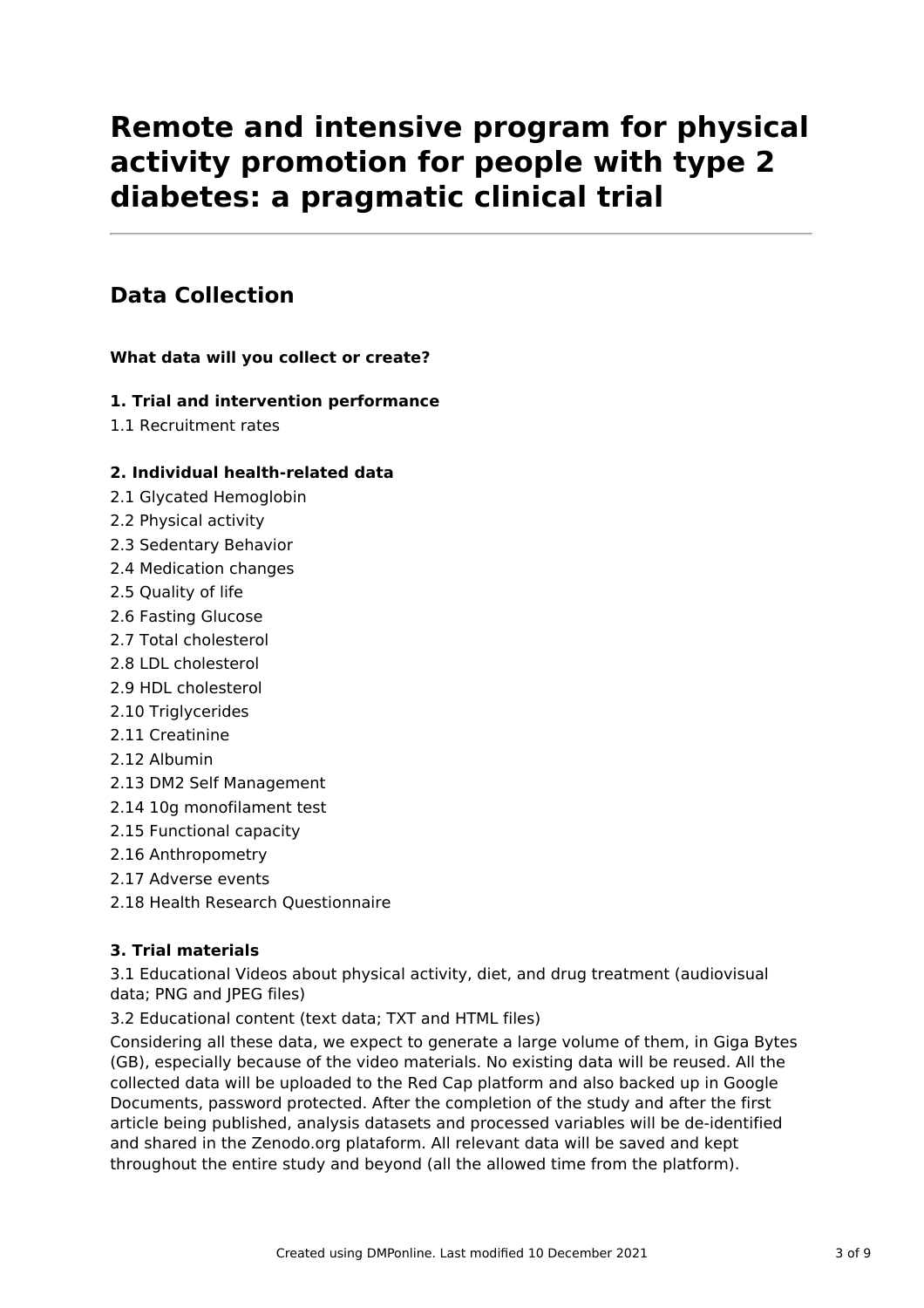#### **How will the data be collected or created?**

#### **Data collection**

The data will be collected through a range of study instruments, which are listed below:

Recruitment

- Study questionnaire for eligibility screening (remote by phone contact)

- Written informed consents (applied either remotely or face-to-face; archived both in digital files and in paper-format whenever applicable)

Physical Activity

- Questionnaire using a validated instrument (remote or face-to-face)

Quality of life

- Questionnaire using a validated instrument (remote or face-to-face)

Anthropometry

- Body measurements using a validated protocol (face-to-face)

Functional capacity

- Walking test using a validated protocol (face-to-face)

Laboratory analysis

- Blood sample (face-to-face)

Adverse events

- Study questionnaire for self-reported adverse events (remote or face-to-face)

Intervention resources

- Video, phone calls, and text related to intervention will be sources from openly licensed materials or created by the study team, under a Creative Commons License 4.0.

#### **Standardized procedures**

In all possible scenarios, we will use Case Report Forms (CRF) in an online manner (e.g., Google Forms Sheet), which will allow standardized data capture, as well as facilitate typing, versioning, or uploading of documents.

In addition, each assessment will have a standardized operational procedure (SOP) to increase internal consistency. Such SOPs will determine who may conduct the assessment (either online or face-to-face), evaluation steps, and standardized communication with research participants.

#### **Data harmonization**

Whenever possible, we will use reference terminology to code the study outcomes. This will be made through the NCI Thesaurus, which covers vocabulary for clinical care, translational and basic research, and public information and administrative activities.

#### **Data entry and manipulation**

To allow consistency analyses, we will use a duplicate approach to carry out the data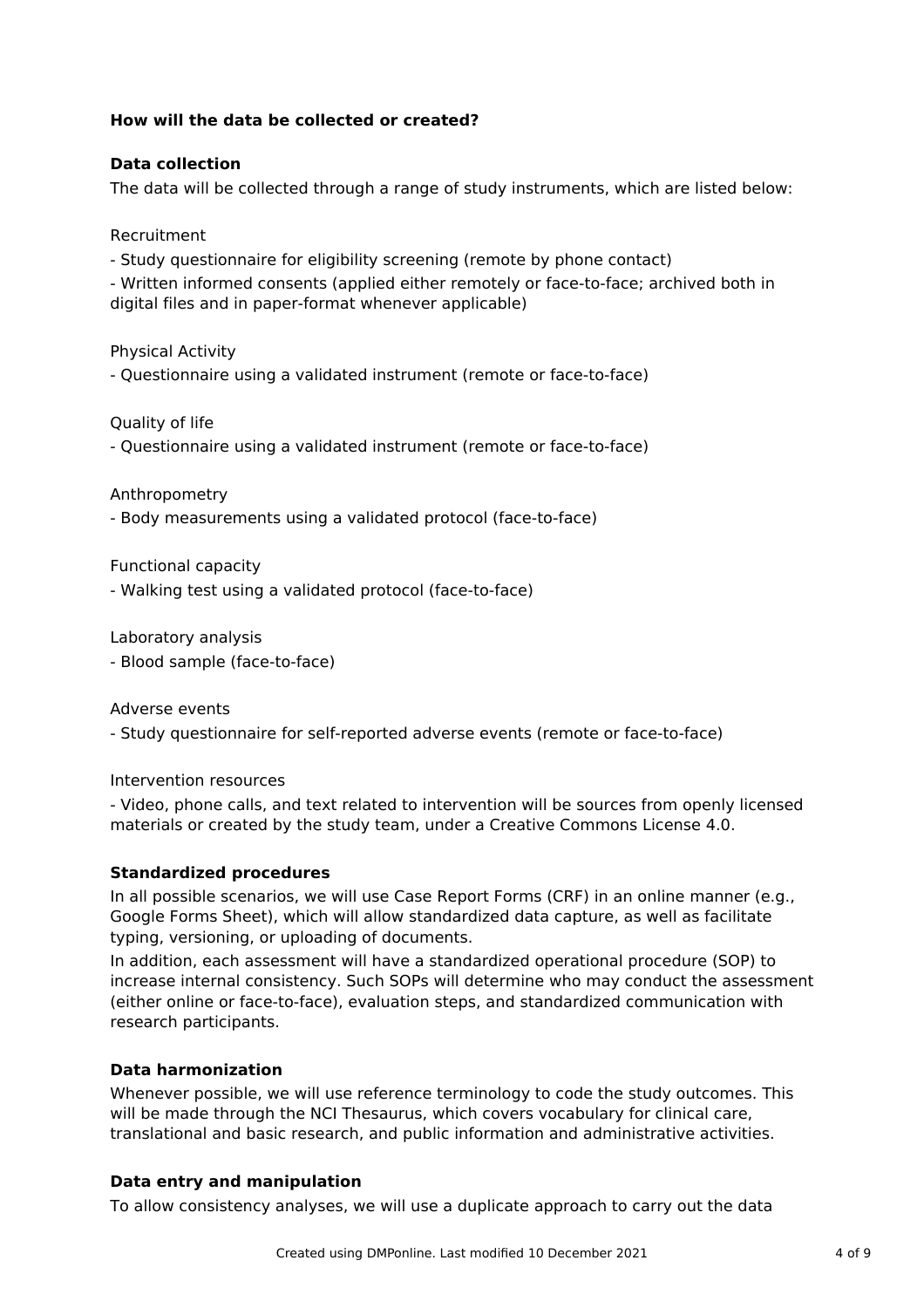entry, using working platforms such as RedCap. Although this procedure will be standard for all data entry, possible exceptions may apply. In such cases, the data will be annotated as being single-typed, which seeks to facilitate future data verification or quality control routines.

Data manipulation to create new variables, merging existing ones, or changing anything that may be needed will be made through command-line software such as RStudio or with written annotation of changes. In such cases, new files or datasets will be created so that the original ones may be preserved readily accessible.

#### **Folders and files**

Our folders will indicate whether the archived data refers to:

- regulatory documents (e.g., project versions, amendments, IRB communications)
- study materials (e.g., informed consents, assessment forms, intervention resources)
- generated research participants' data (e.g., CRFs, raw sheet, datasets after analyses)

- dissemination documents (e.g., individual result reports, trial results reports, trial reports/articles)

Files will be named in English in the format as follows: "filename yyyy-mm-dd" (e.g., "crfwalking test, 2021-04-20").

### **Documentation and Metadata**

#### **What documentation and metadata will accompany the data?**

We will provide data documentation to shared files containing individual participant data. The annotations will include:

- 1. Date
- 2. Version (with release updates)
- 3. Creators

4. Data dictionary (standardised vocabulary will be used for existing terms at the NCI Thesaurus)

- 5. Persistent identifier (DOI)
- 6. Licensing
- 7. Citation (credits)

# **Ethics and Legal Compliance**

#### **How will you manage any ethical issues?**

#### **Data preservation and sharing**

Research participants will be asked whether they authorize use to keep and share their individual, de-identified data for research use only. Those who do not allow us to share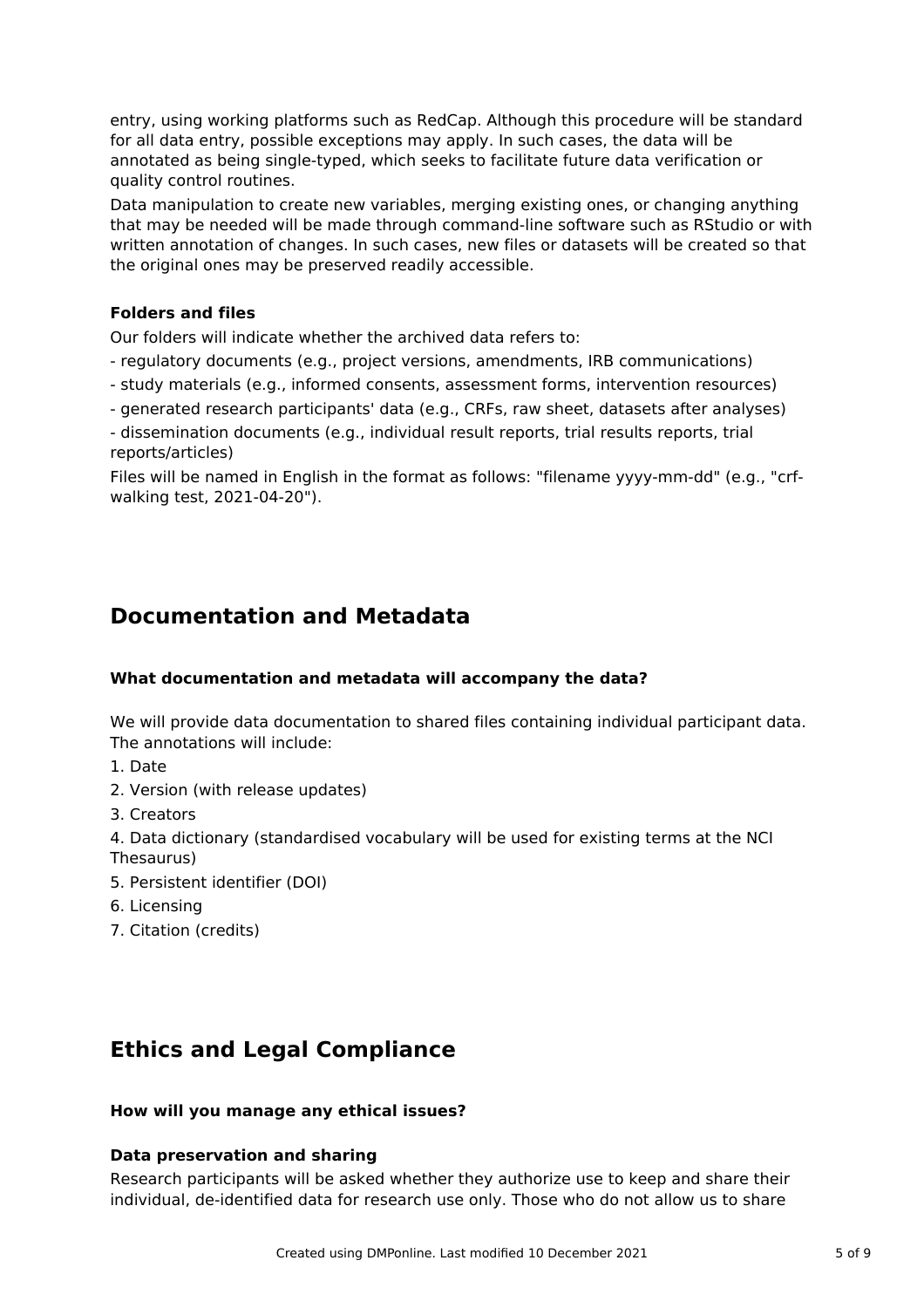their de-identified data will be removed from the project dataset(s) to be publicly shared.

#### **De-identification**

Datasets will be handled without any information on subjects' names, town of birth, town of residence, date of birth, other personal dates (e.g., date of diagnosis), zip code, phone number, email address. Moreover, files will be as de-identified as possible before public data sharing.

#### **Ethical consultation**

For issues not anticipated at the time of redacting the present plan, we will consult the Division of Bioethics and the Institutional Ethics Committee at the Hospital de Clínicas de Porto Alegre (Porto Alegre, Brazil).

#### **How will you manage copyright and Intellectual Property Rights (IPR) issues?**

Structured data that will result from this research project will pertain to the PI (Daniel Umpierre), who will be responsible for data integrity. After data protection and data handling routines, the de-identified data will be readily available to all project contributors.

Each folder or dataset to be publicly shared will display the licensing and copyright information.

Finally, we consider that research data gathered from data collected from research participants pertain primarily to these individuals. Therefore, all individual data will be available to their owners throughout the project.

# **Storage and Backup**

#### **How will the data be stored and backed up during the research?**

#### **Data protection**

This project will generate mostly sensitive data. Therefore, every month we will generate local (machine) copies of files containing online datasheets (e.g., data retrieved from Google forms) containing individual participant data. These files (mostly xlxs files) will be uploaded to: (1) a RedCap repository with daily automated backups and (2) to an institutional Google Drive folder ("generated research participants' data", mentioned above) with restricted access.

#### **Data handling**

The participants will have their identity recorded in their personal identification CRF, together with residential address and means of contact (phone number(s) and email). Their name will also appear in the written informed consent. Both documents will be kept in a separated institutional Google Drive folder accessible by any project contributor. The manipulation of these files (editor roles) will be possible to the PI, and strictly authorized personnel. At the time of this plan, two other people are allowed to edit documents: MsC. Jayne Santos Leite and MsC. Larissa Xavier Neves da Silva.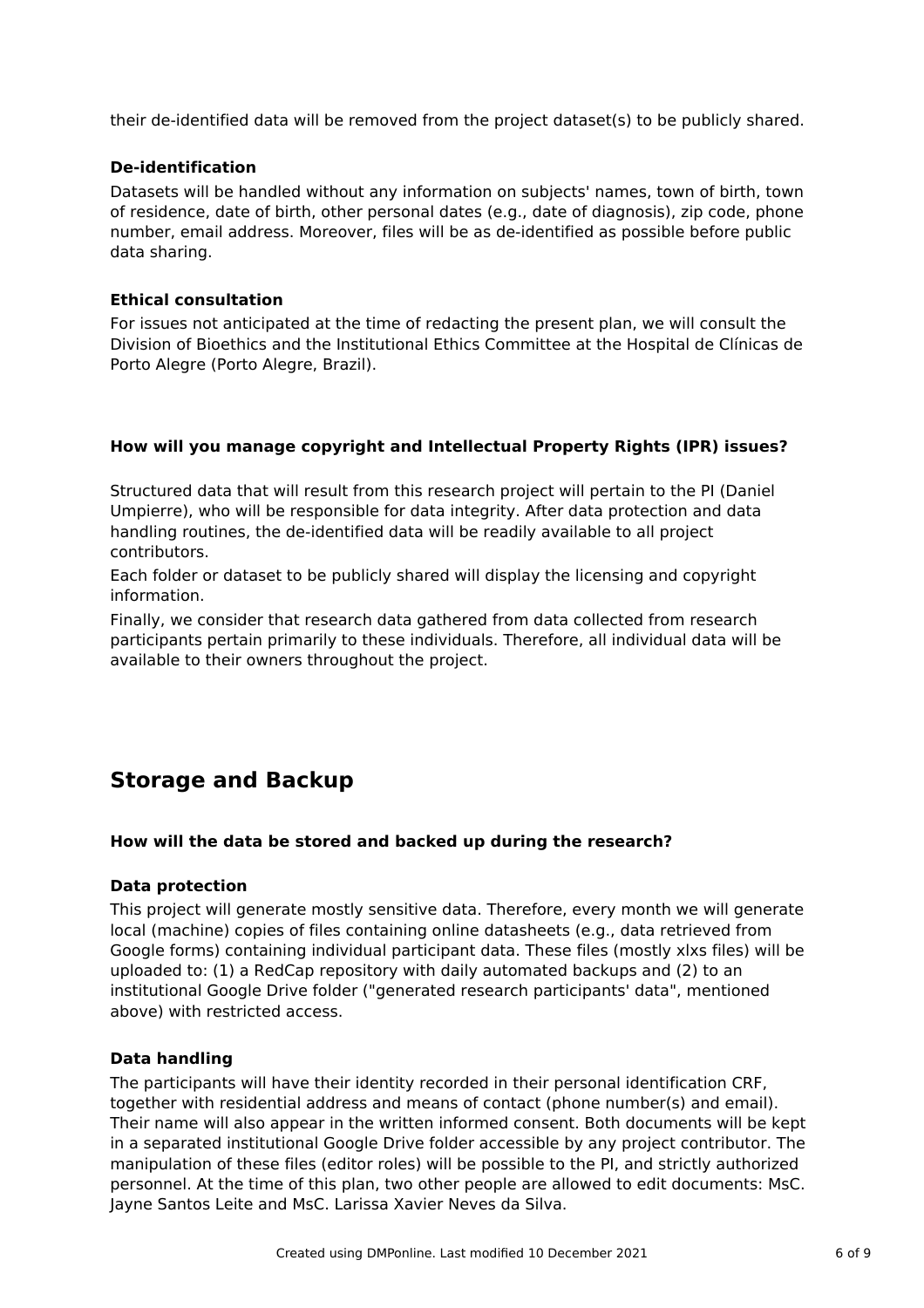#### **How will you manage access and security?**

All the files will be password-protected and only investigators or data managers designated to use the files will be given access. Different passwords will be used for different users, which allows auditing to be made more easily. Although we do not plan to request justification to release the datasets, we do plan to share the data in a controlled approach. Therefore, once the datasets are made available at the Zenodo.org platform, only registered users will be able to download files. This procedure allows us to keep a record of data requests.

### **Selection and Preservation**

#### **Which data are of long-term value and should be retained, shared, and/or preserved?**

Due to space and management constraints, we are planning:

1. To retain and store project documentation (informed consents, IRB communication, subjects' communication) for at least 10 years after the study completion (anticipated time: up to 2033).

2. To retain and share project resources (instruments, intervention materials) as long as public repositories (primarily OSF; and, alternatively, Zenodo) provide sharing services at no cost.

3. To retain and share datasets as long as public repositories (primarily Zenodo; and, alternatively, OSF) provide sharing services at no cost.

Note: expected preservation for Zenodo is of at least 20 years from the beginning of this resource (therefore, until 2033). Concerning the OSF, their funding is sufficient to maintain read access to hosted data for nearly 50 years.

Links regarding longevity plans for Zenodo and OSF:

- 1. https://about.zenodo.org/
- 2. https://help.osf.io/hc/en-us/articles/360019737894-FAQs

#### **What is the long-term preservation plan for the dataset?**

We plan to retain the data for the available time that is set at the Zenodo.org platform. Since our final files will be stored either at Zenodo (datasets) and OSF (materials and resources), we expect that datasets will be available for, at least, one decade (until 2033, hosted at Zenodo).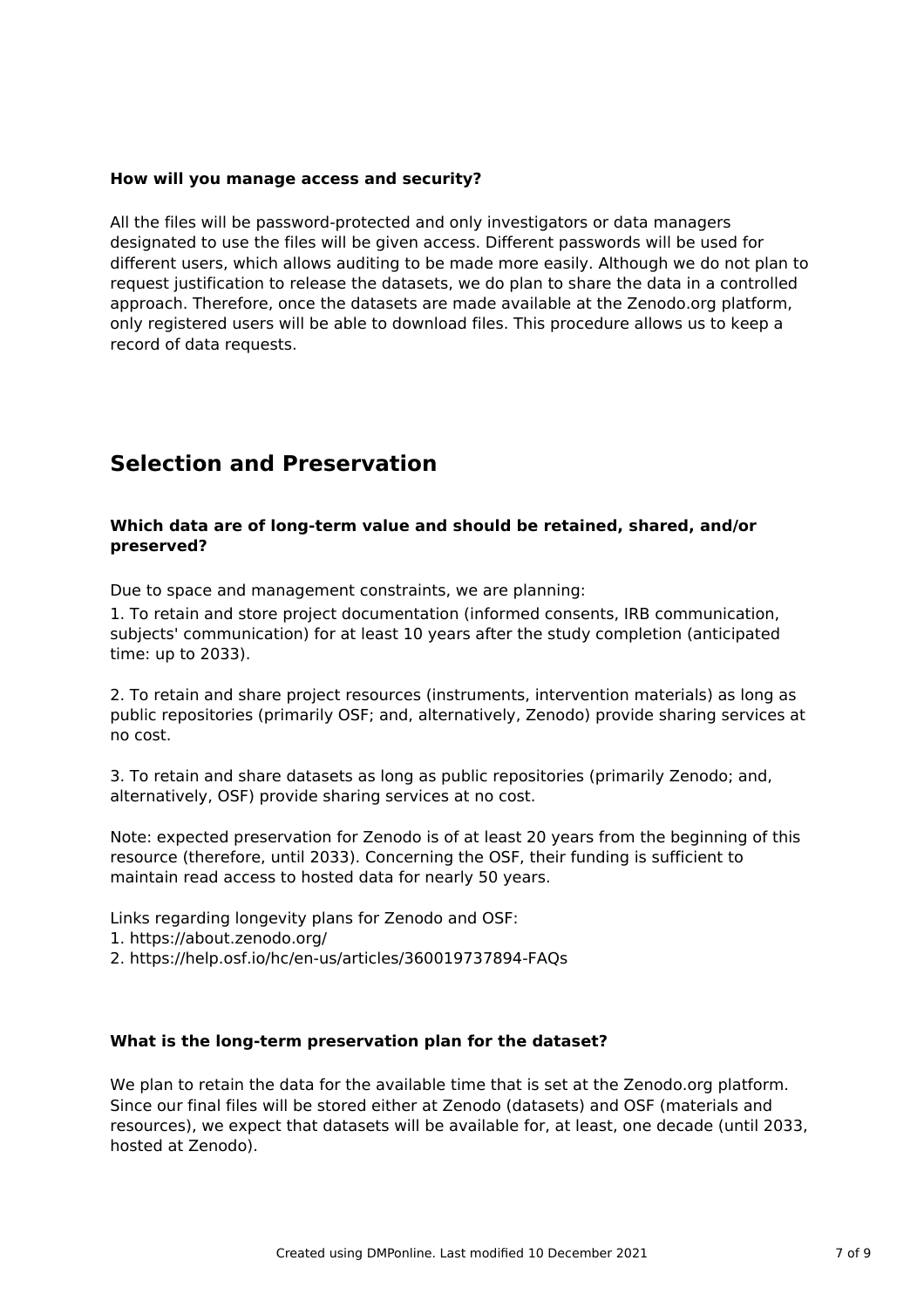# **Data Sharing**

#### **How will you share the data?**

The data will be shared using two public repositories: OSF (https://osf.io/) and Zenodo (https://zenodo.org/). The OSF will be used for project resources that **do not** contain individual participant data, whereas Zenodo will be used for shared datasets containing data obtained from research participants. The reason for this choice is that Zenodo allows a "Restricted Access" level, which facilitates the record and monitoring of data requests.

#### **Are any restrictions on data sharing required?**

#### **Instruments and intervention resources**

These data, which will not contain any results, will be made available as soon as possible. To note, the language of such material will be Portuguese.

#### **Datasets**

Dataset files will be kept exclusive for project members until the main manuscript (reporting the intervention results) is accepted for publication. The public data sharing of datasets will be probably made under a "Restricted Access" level at the Zenodo platform. However, data dictionaries and any dataset with only aggregated data will be shared without any restrictions.

### **Responsibilities and Resources**

#### **Who will be responsible for data management?**

Our workflow will be initially structured in specific roles and follows: Basic level

1. Research staff responsible for collecting data

2. Research staff responsible for data entry or simple data processing (e.g., basic routines for data preparation)

Advanced level

- 3. Researchers responsible for analyzing data
- 4. Data curator
- 5. Project director

In accordance with the terminology used by the Brazilian General Law for Data Protection (2018), the Principal Investigator (Project director) is the *controller*, and other researchers or staff dealing with individual participant data are *operators*.

Reference - General Law for Data Protection (Brasil, 2018):